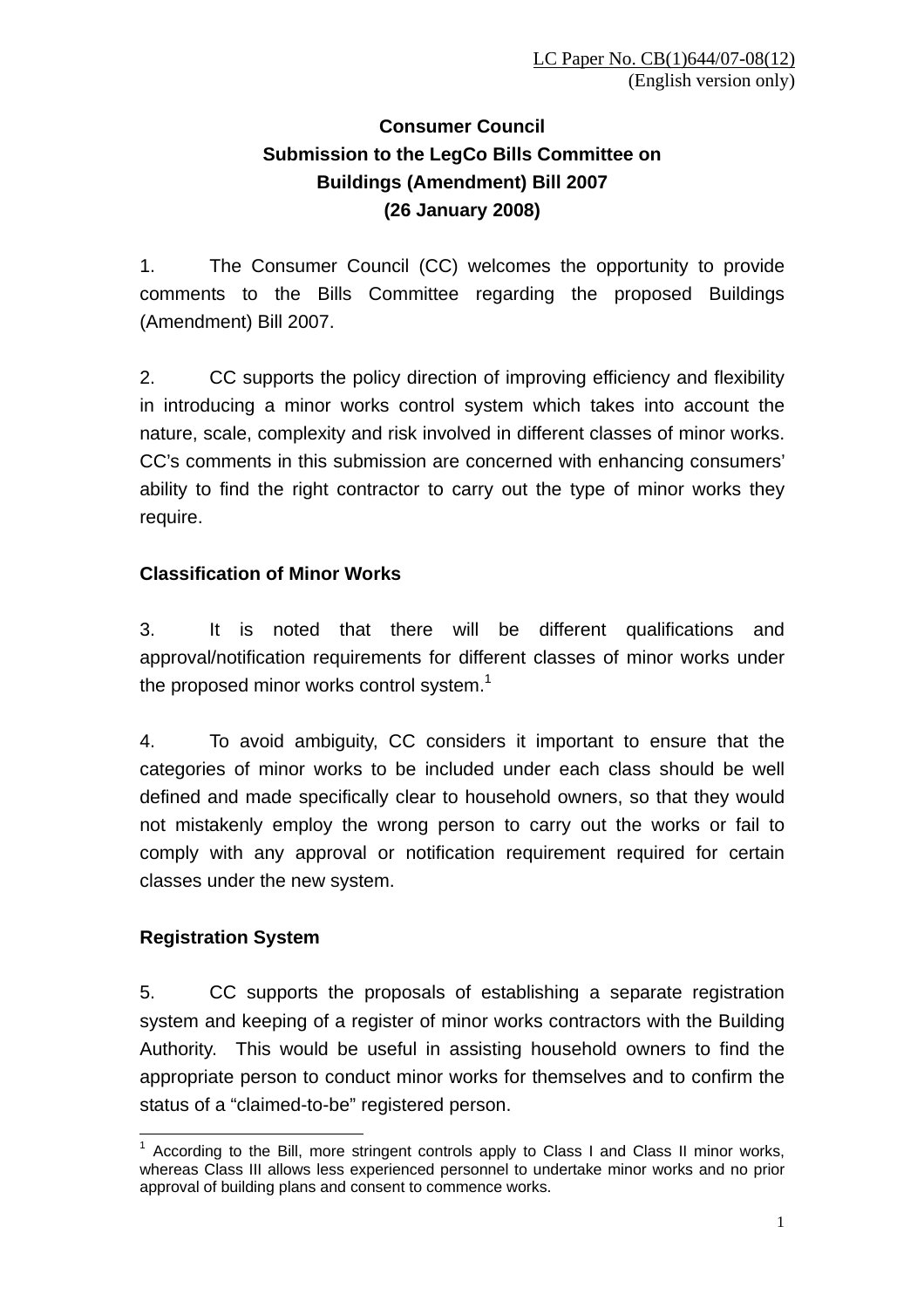6. To enable household owners to make effective use of the register, access to the register should be easy and convenient. To be in line with the present practice of posting the list of registered building contractors on the Buildings Department's website, CC suggests that the register of minor works contractors should be made available on the website to facilitate public inspection.

#### **Validation Scheme**

7. It is noted from the Bill that three types of minor works completed or carried out before the date of commencement of the Bill would require inspection and certification by a building professional and validation by the Building Authority to confirm safety, so as to enable the public to retain unauthorized minor works installations for continued use.

8. However, it appears to CC that exemptions seem to apply if household owners choose to take the opportunity to undertake large scale maintenance works of their buildings, and they may not need to go through the validation procedures immediately. For avoidance of doubt, it should be made clear to household owners what exemption conditions will apply, whether this validation scheme is mandatory or voluntary, and whether household owners who fail to comply with the validation procedures will have to face default statutory orders or have warning notices registered against their properties with the Land Registry.

#### **Penalties for Offences**

9. In respect of the appointment of minor works contractors, the Bill provides for penalties if any person knowingly appoints an inappropriate person to carry out minor works for himself. CC is concerned that household owners will mostly rely on advice given by companies or individuals who claim to be expert in the field as to the classification of the minor works to be conducted and the types of contractors that have to be engaged. It is therefore crucial for household owners to be equipped with the necessary information to help them locate the appropriate person to carry out minor works for them.